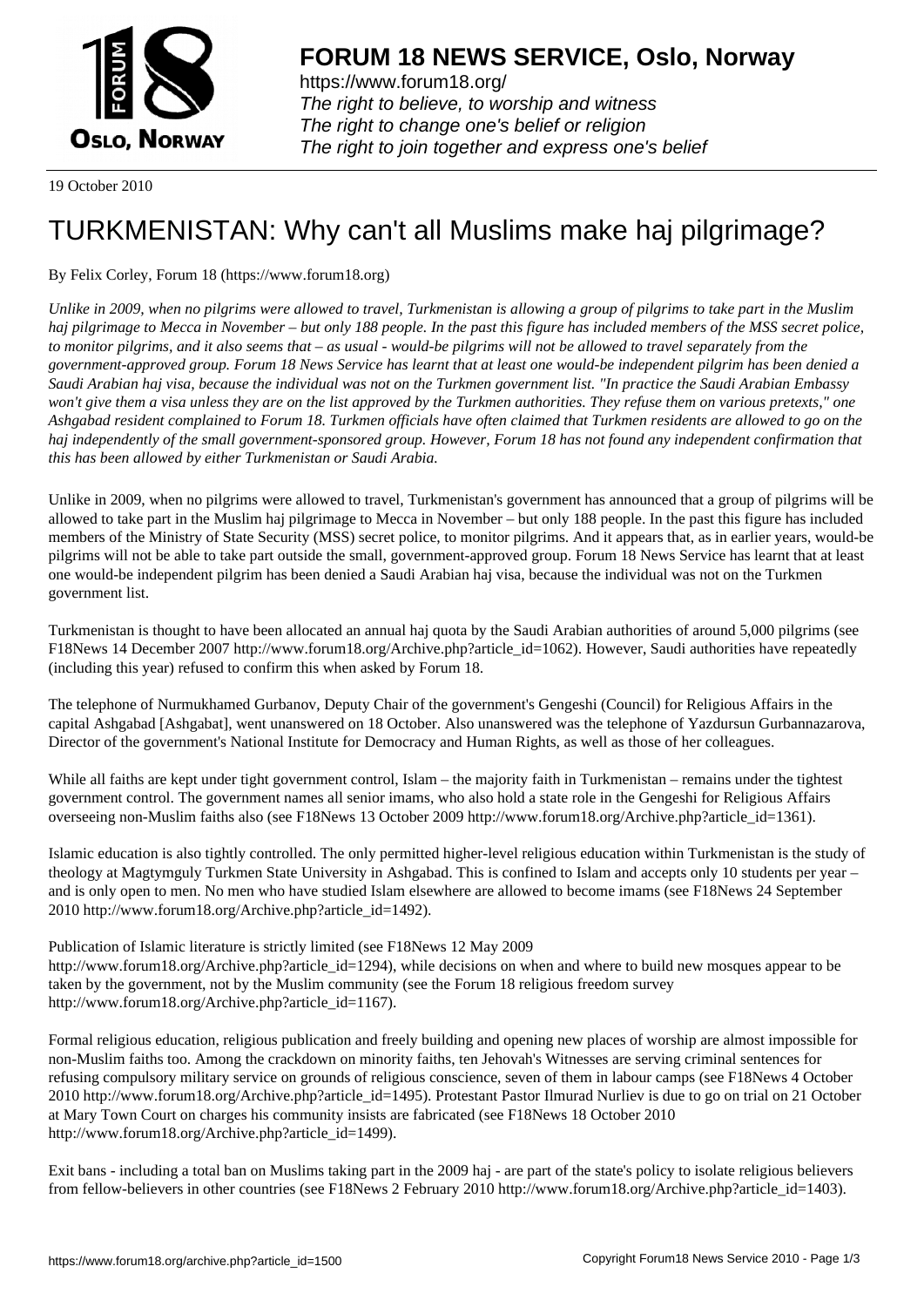The first public announcement that the Turkmen authorities would be allowing at least a small number of pilgrims to travel on this year's haj pilgrimage to Mecca, which takes place in November, came on 14 October. The state-run media reported a cabinet meeting that day chaired by President Gurbanguly Berdymukhamedov which indicated that a group would travel between 2 and 22 November and that the issue was being handled by Deputy Prime Minister Hydyr Saparliev.

At the meeting, President Berdymukhamedov signed an instruction authorising 188 pilgrims to travel and ordering the state-run Turkmenistan Airlines to provide a Boeing 757 to transport them to Saudi Arabia and back at the airline's expense. Interestingly, the seating in Boeing 757 airliners is typically arranged to carry more than 188 passengers.

Officials of the Consular Department of the Saudi Arabian Embassy in Ashgabad have repeatedly declined to say what the quota allocated to pilgrims from Turkmenistan is, how many haj visas they are issuing this year to Turkmen residents and whether such visas are available only to the small, government-approved group or to would-be pilgrims who wish to travel independently.

"We don't know in advance how many pilgrims will go," one Embassy official told Forum 18 on 21 September, resolutely refusing to answer Forum 18's questions. "Only God knows." Similarly on 14 October, the day the President announced the Turkmen government-approved group, Saudi Arabian Embassy officials refused to say.

How are state-controlled pilgrims chosen

Forum 18 tried to find out on 18 October how many pilgrims are due to travel on the haj from different regions of Turkmenistan and how they were chosen. An official of the Dashoguz Regional Gengeshi refused to discuss this, referring Forum 18 to the Foreign Ministry in Ashgabad. An official of Lebap Regional Gengeshi told Forum 18 that he did not know the number chosen. He said that the region currently has no Regional Imam (and regional religious affairs official) and referred Forum 18 to the Gengeshi in Ashgabad.

An official of Mary Regional Gengeshi said about 30 pilgrims are due to travel from that region, but declined to say if they have already been selected and how, and whether they have been informed that they have been included. The official insisted Forum 18 should talk to Regional Imam Bazar Hojaev (who is also the regional state religious affairs official), but he was not in the office.

Sources in Turkmenistan have told Forum 18 that the central Gengeshi is responsible for granting permission to make the haj pilgrimage, but that would-be pilgrims first have to gain permission and have their documents processed through the local religious affairs official in the hyakimlik (administration) where they live (see F18News 19 November 2008 http://www.forum18.org/Archive.php?article\_id=1219).

No information is available on the criteria used to allocate MSS secret police and other officials to the pilgrimage group.

"In theory pilgrims can go independently, but in practice.."

"In theory pilgrims can go independently," one Ashgabad resident told Forum 18 on 18 October. "But in practice the Saudi Arabian Embassy won't give them a visa unless they are on the list approved by the Turkmen authorities. They refuse them on various pretexts." The Ashgabad resident complained that the Saudi Arabian Embassy in Ashgabad appears to fulfil the wishes of the Turkmen authorities.

The Ashgabad resident told of one would-be pilgrim who this year sought a haj visa from the Saudi Arabian Embassy but was told "gently" that they should gain a place on the official list approved by the Turkmen government and handed to the Embassy.

Turkmen officials have often claimed that Turkmen residents are allowed to go on the haj independently of the small government-sponsored group. However, Forum 18 has not found any independent confirmation that this has been allowed by either Turkmenistan or Saudi Arabia. Some pilgrims are said to travel via other countries without informing the authorities that they are going on haj. But the Saudi Arabian Embassy in Ashgabad confirmed to Forum 18 in December 2007 – as is apparently still its practice - that it had issued haj visas that year only for those on the government-sponsored aeroplane.

Gengeshi Deputy Chair Gurbanov claimed to Forum 18 in September that other pilgrims would be able to travel by "different channels" under "private arrangements that the Gengeshi has no involvement in". Asked how these pilgrims would be able to make independent arrangements, he responded: "I don't know" (see F18News 24 September 2010 http://www.forum18.org/Archive.php?article\_id=1492).

## History of state restrictions on haj

The haj pilgrimage is compulsory at least once in their lifetime for Muslims, who are not prevented by factors such as cost and ill health, within Dhu al-Hijja (the twelfth and final month in the Islamic calendar).